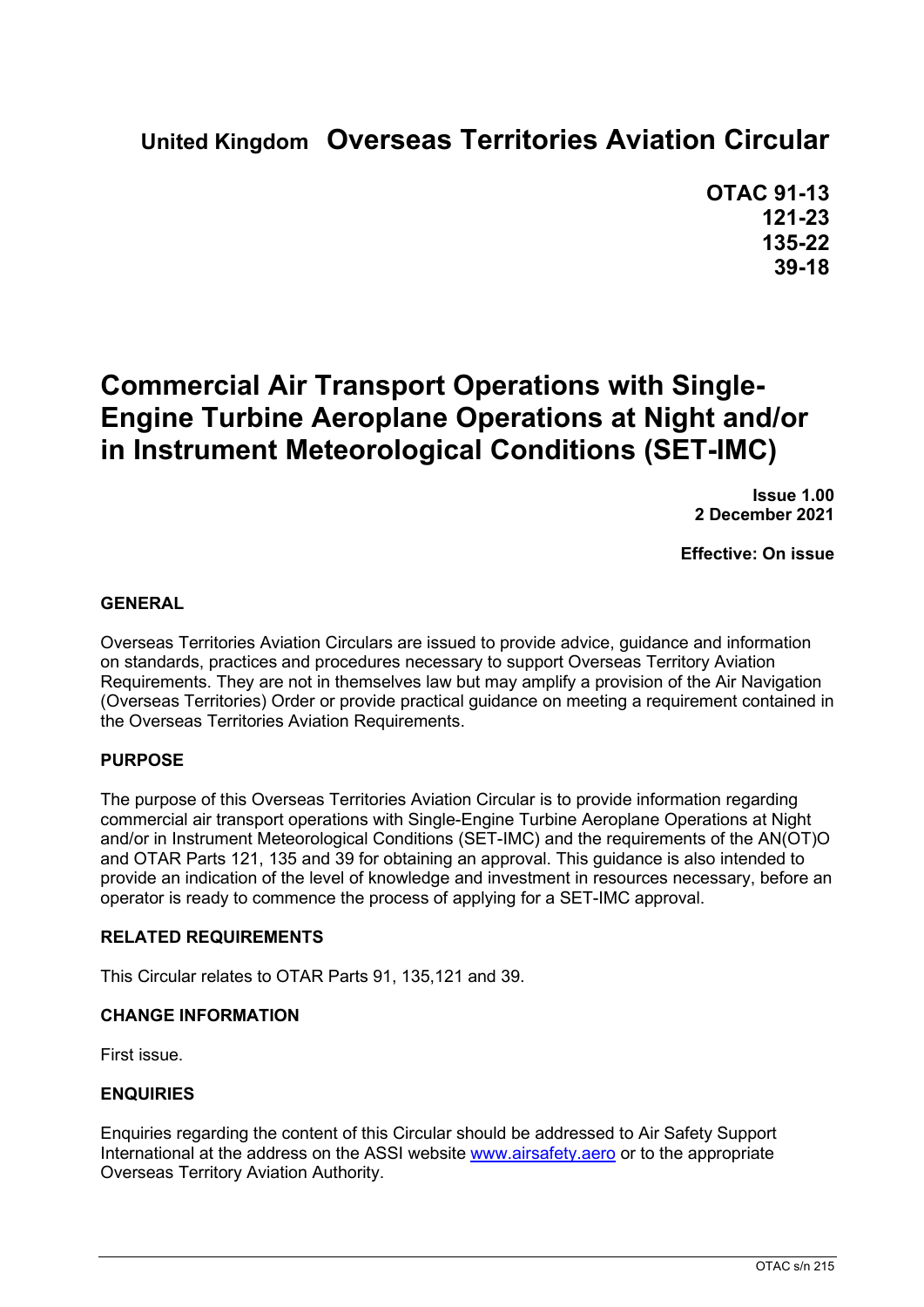## **TABLE OF CONTENTS**

| 1.             |                                                                |  |  |  |  |  |
|----------------|----------------------------------------------------------------|--|--|--|--|--|
| 2.             |                                                                |  |  |  |  |  |
| 3.             |                                                                |  |  |  |  |  |
| 4.             | Flight Crew Training, Competency, Composition and Experience 6 |  |  |  |  |  |
| 5.             |                                                                |  |  |  |  |  |
| 6.             |                                                                |  |  |  |  |  |
| 7 <sub>1</sub> |                                                                |  |  |  |  |  |
| 8.             |                                                                |  |  |  |  |  |
| 9.             |                                                                |  |  |  |  |  |
| APPENDIX A     |                                                                |  |  |  |  |  |
|                |                                                                |  |  |  |  |  |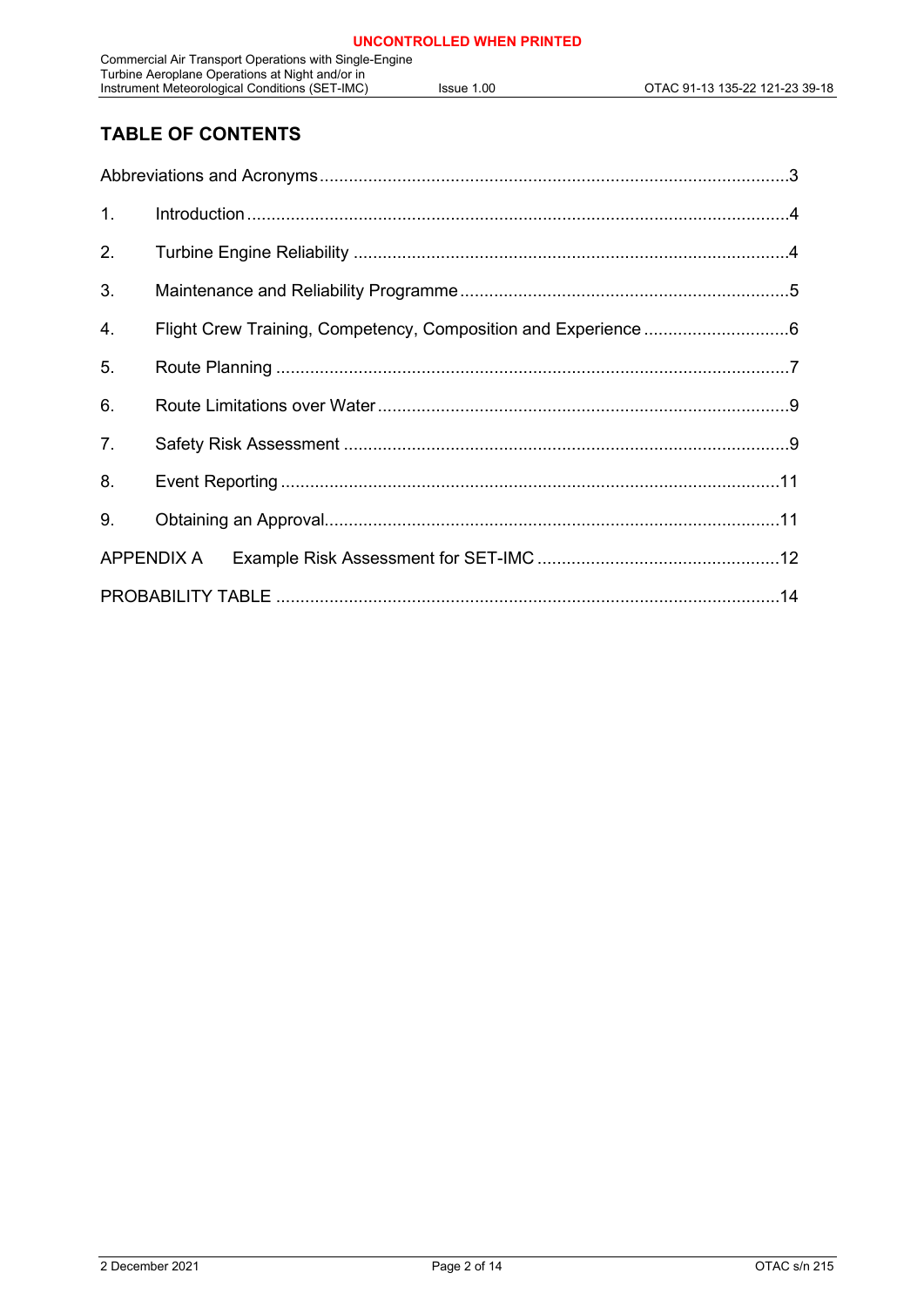## <span id="page-2-0"></span>**Abbreviations and Acronyms**

| AN(OT)O        | Air Navigation (Overseas Territories) Order                                                                   |
|----------------|---------------------------------------------------------------------------------------------------------------|
| <b>IFR</b>     | Instrument Flight Rules                                                                                       |
| <b>IMC</b>     | Instrument Meteorological Conditions                                                                          |
| MEL            | Minimum Equipment List                                                                                        |
| <b>OTAA</b>    | <b>Overseas Territory Aviation Authority</b>                                                                  |
| <b>OTAR</b>    | <b>Overseas Territories Aviation Requirements</b>                                                             |
| <b>SET-IMC</b> | Single-Engine Turbine Aeroplane Operations at Night and /or in Instrument<br><b>Meteorological Conditions</b> |
| <b>STC</b>     | <b>Supplemental Type Certificate</b>                                                                          |
| <b>TC</b>      | <b>Type Certificate</b>                                                                                       |
| <b>VFR</b>     | <b>Visual Flight Rules</b>                                                                                    |
|                |                                                                                                               |

#### **Definitions**

#### **Risk Period**

With regards to SET-IMC, a Risk Period is a period of flight during which no landing site has been identified and/or selected by an operator.

#### **Hostile Environment**

'Hostile environment' means:

- (a) an environment in which:
	- (i) a safe forced landing cannot be accomplished because the surface is inadequate;
	- (ii) search and rescue response/capability is not provided consistent with anticipated exposure; or
	- (iii) there is an unacceptable risk of endangering persons or property on the ground.
- (b) In any case, the following areas shall be considered hostile:
	- (i) for overwater operations, the open sea areas North of 45N and South of 45S; and
	- (ii) those parts of a congested area without adequate safe forced landing areas.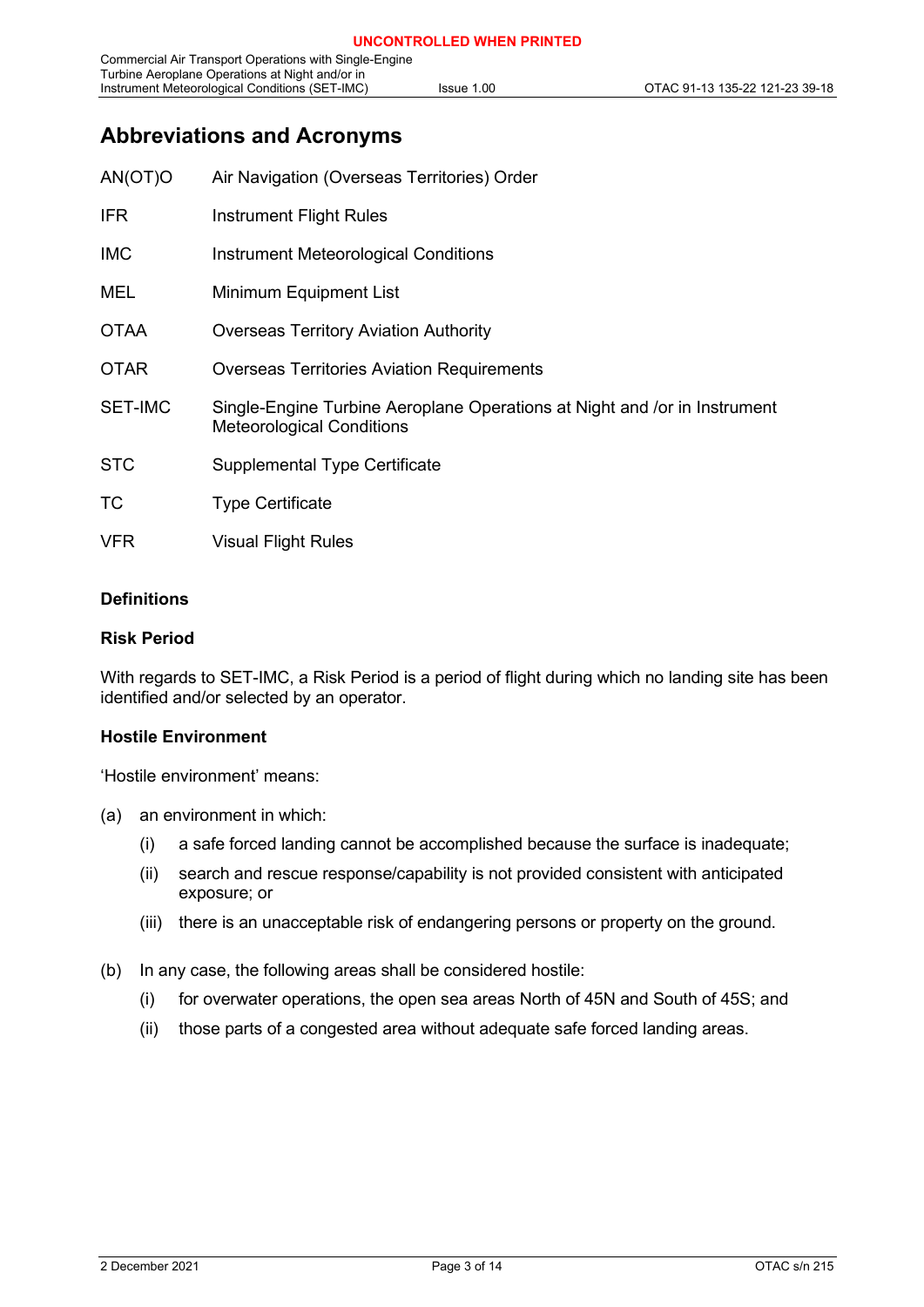## <span id="page-3-0"></span>**1. Introduction**

- 1.1 The Air Navigation (Overseas Territories) Order requires that a single-engine turbine aeroplane must not fly for the purpose of commercial air transport at night and/or in Instrument Meteorological Conditions (IMC), unless it is operating under and in accordance with an approval issued by the relevant OTAA.
- 1.2 For Territory-registered aircraft, an approval is only issued when the operator has proven compliance with the requirements of OTAR Parts 135 or 121 (Part SPA Section V, Single-Engine Turbine Aeroplane Operations at Night and/or in Instrument Meteorological Conditions (SET-IMC)). This requires that the operator satisfies the following:
	- a) demonstrate an acceptable level of turbine engine reliability in the world fleet for the relevant engine-airframe combination; and
	- b) establish specific maintenance instructions and procedures; and
	- c) establish an engine trend monitoring programme; and
	- d) establish a propulsion and systems reliability programme; and
	- e) establish and maintain a flight crew composition and training/competency checking programme for the flight crew member(s) involved in these operations; and
	- f) complete a safety risk assessment for the operation; and
	- g) establish operating procedures specifying:
		- (i) the equipment to be carried, including its operating limitations and appropriate entries in the Minimum Equipment List (MEL);
		- (ii) flight planning;
		- (iii) normal procedures;
		- (iv) contingency procedures;
		- (v) monitoring and incident reporting.

## <span id="page-3-1"></span>**2. Turbine Engine Reliability**

- 2.1 The operator should obtain the power plant reliability data from the type certificate (TC) holder and/or supplemental type certificate (STC) holder.
- 2.2 The data for the engine-airframe combination should have demonstrated, or be likely to demonstrate, a power loss rate of less than 10 per million flight hours. Power loss in this context is defined as any loss of power, including in-flight shutdown, the cause of which may be traced to faulty engine or engine component design or installation, including design or installation of the fuel ancillary or engine control systems.
- 2.3 The in-service experience with the intended engine-airframe combination should be at least 100 000 hours, demonstrating the required level of reliability. If this experience has not been accumulated, then, based on analysis or test, in-service experience with a similar or related type of airframe and turbine engine might be considered by the TC/STC holder to develop an equivalent safety argument in order to demonstrate that the reliability criteria are achievable.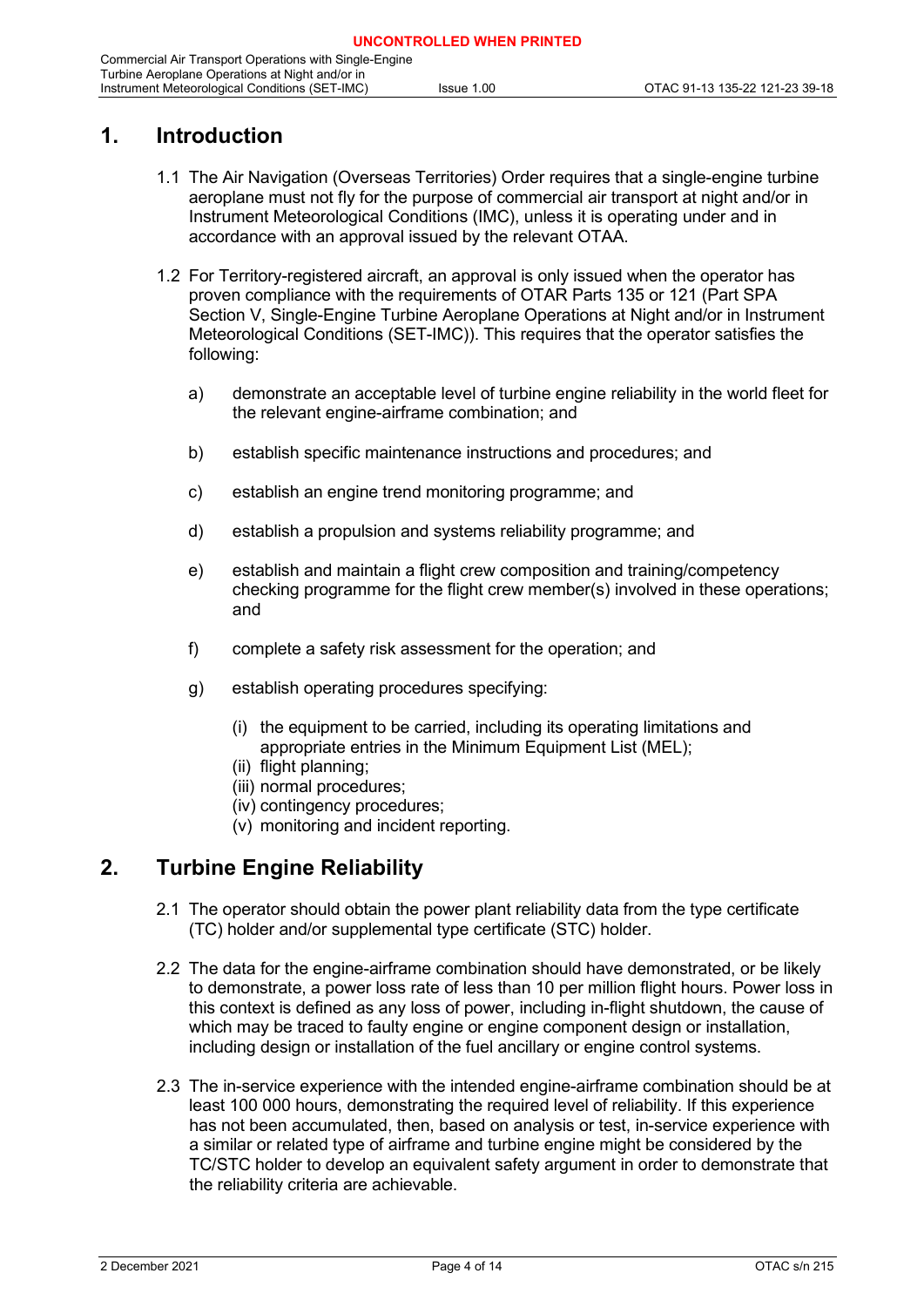## <span id="page-4-0"></span>**3. Maintenance and Reliability Programme**

- 3.1 The following maintenance aspects should be addressed by the operator:
	- a) Engine monitoring Programme
		- (i) The operator's maintenance programme should include an oil-consumptionmonitoring programme that should be based on engine manufacturer's recommendations, if available, and track oil consumption trends. The monitoring should be continuous and take account of the oil added. An engine oil analysis programme may also be required if recommended by the engine manufacturer. The possibility to perform frequent (recorded) power checks on a calendar basis should be considered.
		- (ii) The engine monitoring programme should also provide for engine condition monitoring describing the parameters to be monitored, the method of data collection and a corrective action process and should be based on the engine manufacturer's instructions. This monitoring will be used to detect propulsion system deterioration at an early stage allowing corrective action to be taken before safe operation is affected.
	- b) Propulsion and associated systems' reliability Programme
		- (iii) A propulsion and associated systems' reliability programme should be established, or the existing reliability programme supplemented for the engineairframe combination. This programme should be designed to early identify and prevent problems, which otherwise would affect the ability of the aeroplane to safely perform its intended flight. Where the fleet of SET-IMC aeroplanes is part of a larger fleet of the same engine-airframe combination, data from the operator's total fleet should be acceptable.
		- (iv) For engines, the programme should incorporate reporting procedures for all significant events. This information should be readily available (with the supporting data) for use by the operator, TC/STC holders, and the relevant OTAA to help establish that the reliability level, set out in section 2 of this OTAC, is achieved. Any adverse trend would require an immediate evaluation to be conducted by the operator in consultation with its competent authority. The evaluation may result in taking corrective measures or imposing operational restrictions.
		- (v) The engine reliability programme should include, as a minimum, the engine hours flown in the period, the power loss rate for all causes, and the engine removal rate, both rates on an annual basis, as well as reports with the operational context focusing on critical events. These reports should be communicated to the TC/STC holders and the OTAA.
		- (vi) The actual period selected should reflect the global utilisation and the relevance of the experience included (e.g. early data may not be relevant due to subsequent mandatory modifications that affected the power loss rate). After the introduction of a new engine variant and whilst global utilisation is relatively low, the total available experience may have to be used to try to achieve a statistically meaningful average.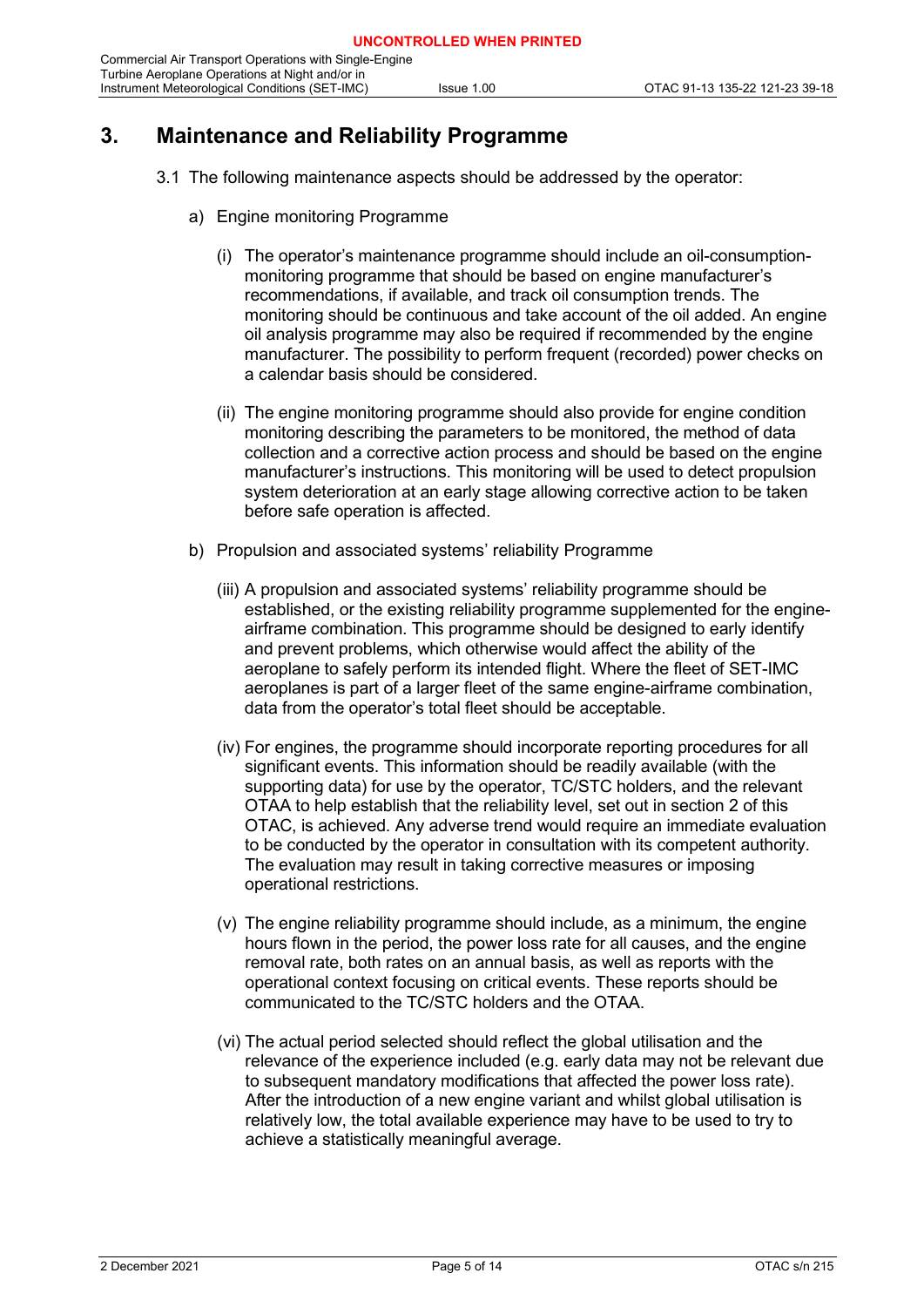## <span id="page-5-0"></span>**4. Flight Crew Training, Competency, Composition and Experience**

- 4.1 The operator's flight crew training and competency checking programme, established in accordance with OTAR Parts 135 & 121 SubParts I and J, should incorporate the following elements:
- 4.2 **Conversion training**, which should be conducted in accordance with a syllabus devised for SET-IMC operations and include at least the following:
	- a) Normal Procedures:
		- (i) anti-icing and de-icing systems operation;
		- (ii) navigation system procedures;
		- (iii) radar positioning and vectoring, when available;
		- (iv) use of radio altimeter; and use of fuel control, displays interpretation
	- b) Abnormal Procedures
		- (i) anti-icing and de-icing systems failures;
		- (ii) navigation system failures;
		- (iii) pressurisation system failures;
		- (iv) electrical system failures; and engine-out descent in simulated IMC;
	- c) Emergency Procedures
		- (i) engine failure shortly after take-off;
		- (ii) fuel system failures (e.g. fuel starvation);
		- (iii) engine failure other than the above: recognition of failure, symptoms, type of failure, measures to be taken, and consequences;
		- (iv) depressurisation; and
		- (v) engine restart procedures:
			- a. choice of an aerodrome or landing site; and
			- b. use of an area navigation system;
		- (vi) air traffic controller (ATCO) communications;
		- (vii) use of radar positioning and vectoring (when available);
		- (viii) use of radio altimeter; and
		- (ix) practice of the forced landing procedure until touchdown in simulated IMC, with zero thrust set, and operating with simulated emergency electrical power.
- 4.3 **Competency checking**, following conversion training, should contain the following items, as part of the Operator's Proficiency Check:
	- a) conduct of the forced landing procedure until touchdown in simulated IMC, with zero thrust set, and operating with simulated emergency electrical power;
	- b) engine restart procedures;
	- c) depressurisation following engine failure; and
	- d) engine-out descent in simulated IMC.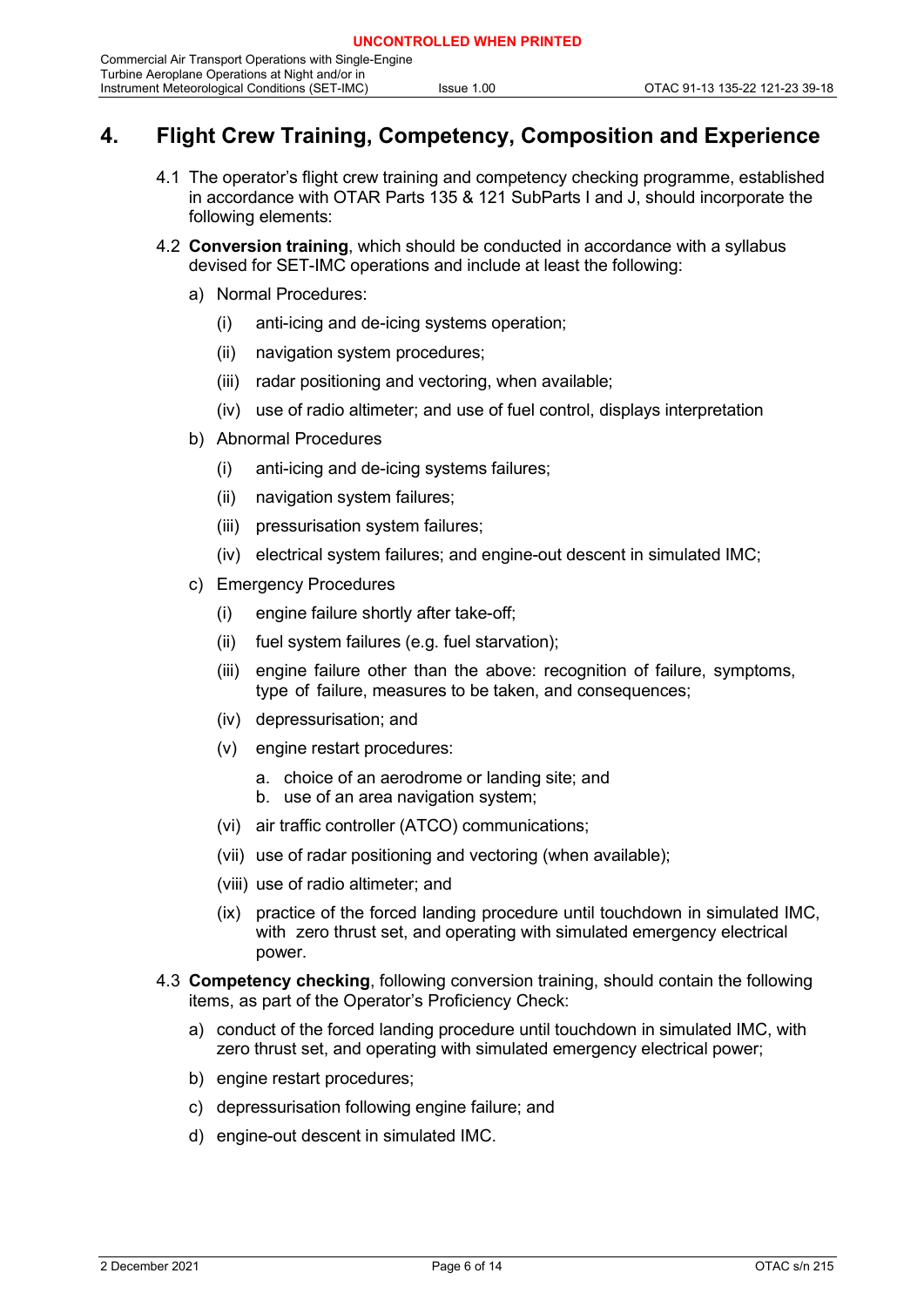#### 4.4 **Use of simulator** (for conversion training and checking)

Where a suitable full flight simulator (FFS) or a suitable flight simulation training device (FSTD) is available, it should be used to carry out conversion training on the items under (4.2) and competency checking of the items under (4.3) above.

#### 4.5 **Recurrent training**

Recurrent pilot training for SET-IMC operations should be included, as required by OTAR Parts 135.950(a)(6) & 121.950(a)(6). This training should include all items under 4.1 above.

#### 4.6 **Recurrent competency checking**

The following items should be included in the list of required items to be checked as part of the OPC:

- a) conduct of the forced landing procedure until touchdown in simulated IMC, with zero thrust set, and operating with simulated emergency electrical power;
- b) engine restart procedures;
- c) depressurisation following engine failure; and
- d) emergency descent in simulated IMC.
- 4.7 **Use of simulator** (recurrent training and competency checking)

Following conversion training and competency checking, the next recurrent training session and OPCs, including SET-IMC operations items, should be conducted in a suitable FFS or FSTD, where available.

#### 4.8 **Crew composition**

Crew composition for commercial air transport flights, should be in accordance with Article 41 of the AN(OT)O, the operator's operations manual and para 4.9 below.

#### 4.9 **Crew experience**

- a) The pilot-in-command should have a minimum of 700 hours of flight time on aeroplanes, including 400 hours as pilot-in-command and 100 hours under IFR. The 400 hours as pilot-in-command may be substituted by hours operating as copilot within an established multi-pilot crew system prescribed in the operations manual, on the basis of two hours of flight time as co-pilot for one hour of flight time as pilot-in command.
- b) If the pilot-in-command has less than 100 hours under Instrument Flight Rules (IFR), with the relevant type or class of aeroplane, including line flying under supervision, the aeroplane should carry at least two pilots.
- c) A lesser number of flight hours under IFR on the relevant type or class of aeroplane may be acceptable to the OTAA, when the flight crew member has significant IFR experience.

### <span id="page-6-0"></span>**5. Route Planning**

#### **5.1 Flight Planning**

- a) The operator should establish flight planning procedures to ensure that the routes and cruising altitudes are selected so that a landing site is within gliding range.
- b) Notwithstanding (a) above, whenever a landing site is not within gliding range, one or more risk periods may be used for the following operations:
	- (i) over water; or
	- (ii) over a hostile environment; or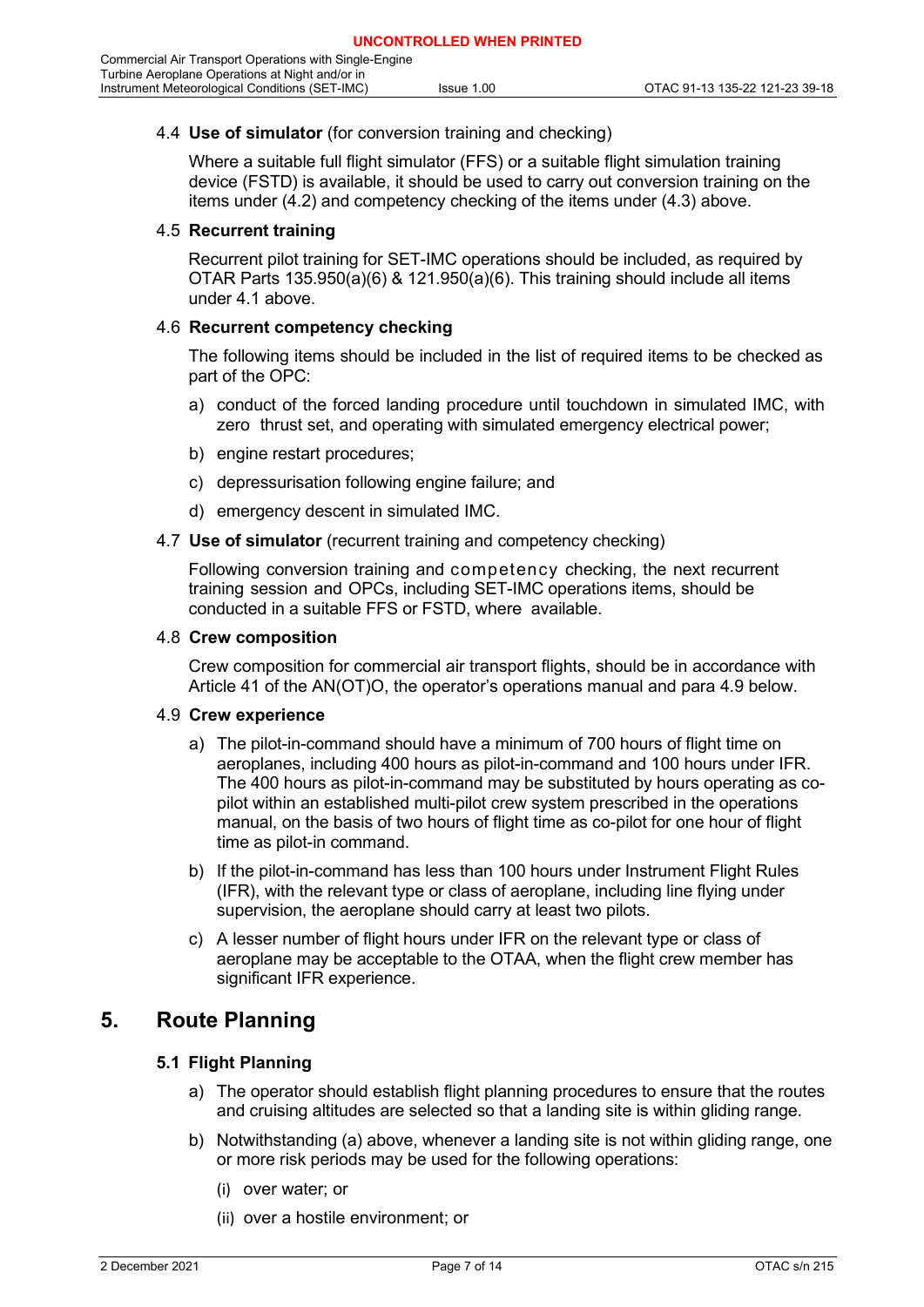(iii) over congested areas.

Except for the take-off and landing phase, the operator should ensure that when a risk period is planned, there is a possibility to glide to a non-congested area.

The total duration of the risk period per flight should not exceed 15 minutes unless the operator has established, based on a risk assessment carried out for the route concerned, that the cumulative risk of fatal accident due to an engine failure for this flight remains at an acceptable level (see para 7).

- c) The operator should establish criteria for the assessment of each new route. These criteria should address the following:
	- (i) the selection of aerodromes along the route;
	- (ii) the identification and assessment, at least on an annual basis, of the continued suitability of landing sites (obstacles, terrain, dimensions of the landing area, type of the surface, slope, etc.) along the route when no aerodrome is available; the assessment may be performed using publicly available information or by conducting on-site surveys;
	- (iii) assessment of en route specific weather conditions that could affect the capability of the aeroplane to reach the selected forced landing area following loss of power (icing conditions including gliding descent through clouds in freezing conditions, headwinds, etc.);
	- (iv) consideration of landing sites' prevailing weather conditions, to the extent that such information is available from local or other sources; expected weather conditions at landing sites for which no weather information is available should be assessed and evaluated, taking into account a combination of the following information:
		- (1) local observations
		- (2) regional weather information (e.g. significant weather charts); and
		- (3) terminal area forecast (TAF)/meteorological aerodrome report (METAR) of the nearest aerodromes; and
	- (v) protection of the aeroplane occupants after landing in case of adverse weather.
- d) At the flight planning phase, any selected landing site should have been assessed by the operator as acceptable for carrying out a safe forced landing with a reasonable expectation of no injuries to persons in the aeroplane or on the ground. All information reasonably practical to acquire should be used by the operator to establish the characteristics of landing sites.
- e) Landing sites suitable for a diversion or forced landing should be programmed into the navigation system so that track and distance to the landing sites are immediately and continuously available. None of these pre-programmed positions should be altered in-flight.

#### **5.2 Route and Instrument Procedure Selection**

The following should be considered by the operator, depending on the use of a risk period:

a) Departure

The operator should ensure, to the extent possible, that the instrument departure procedures to be followed are those guaranteeing that the flight path allows, in the event of power loss, the aeroplane to land on a landing site.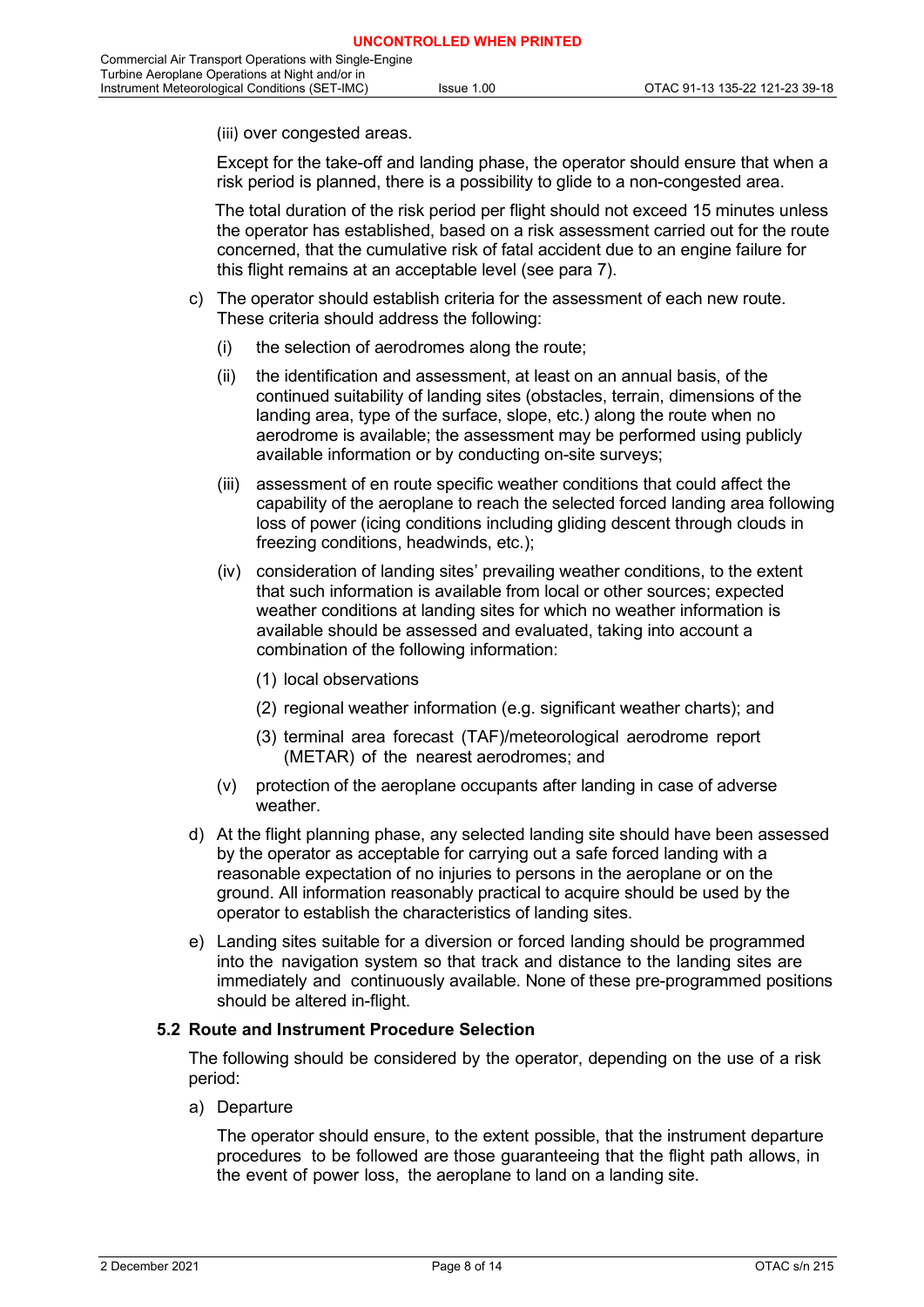#### b) Arrival

The operator should ensure, to the extent possible, that the arrival procedures to be followed are those guaranteeing that the flight path allows, in the event of power loss, the aeroplane to land on a landing site.

c) En Route

The operator should ensure that any planned or diversionary route should be selected and be flown at an altitude such that, in the event of power loss, the pilot is able to make a safe landing on a landing site.

#### 5.3 **Landing Site**

A landing site is an aerodrome or an area where a safe forced landing can be performed by day or by night. The following should be taken into account:

- a) The landing site should allow the aeroplane to completely stop within the available area, taking into account the slope and the type of the surface.
- b) The slope of the landing site should be assessed by the operator in order to determine its acceptability and possible landing directions.
- c) Both ends of the landing area, or only the zone in front of the landing area for oneway landing areas, should be clear of any obstacle which may be a hazard during the landing phase.
- d) The expected weather conditions at the time of the foreseen landing, including ceiling, visibility, wind and light.

### <span id="page-8-0"></span>**6. Route Limitations over Water**

In the event of an engine failure, a single engine aeroplane operating under OTAR Parts 135 or 121, shall be capable of reaching a place at which a safe forced landing can be made. For landplanes, a place on land is required unless otherwise approved by the OTAA.

### <span id="page-8-1"></span>**7. Safety Risk Assessment**

The risk assessment methodology should aim at estimating for a specific route the likelihood of having fatalities due to emergency landing caused by engine failure. Based on the outcome of this risk assessment, the operator may extend the duration of the risk period beyond the maximum allowed duration if no landing site is available within gliding range.

- a) The Safety Target
	- (i) The overall concept of SET-IMC operations is based on an engine reliability rate for all causes of 10 per million flight hours, which permits in compliance with SET-IMC requirements an overall fatal accident rate for all causes of 4 per million flight hours.
	- (ii) Based on accident databases, it is considered that the engine failure event does not contribute by more than 33 % to the overall fatal accident rate. Therefore, the purpose of the risk assessment is to ensure that the probability of a fatal accident for a specific flight following engine failure remains below the target fatal accident rate of  $1.3 \times 10^{-6}$ .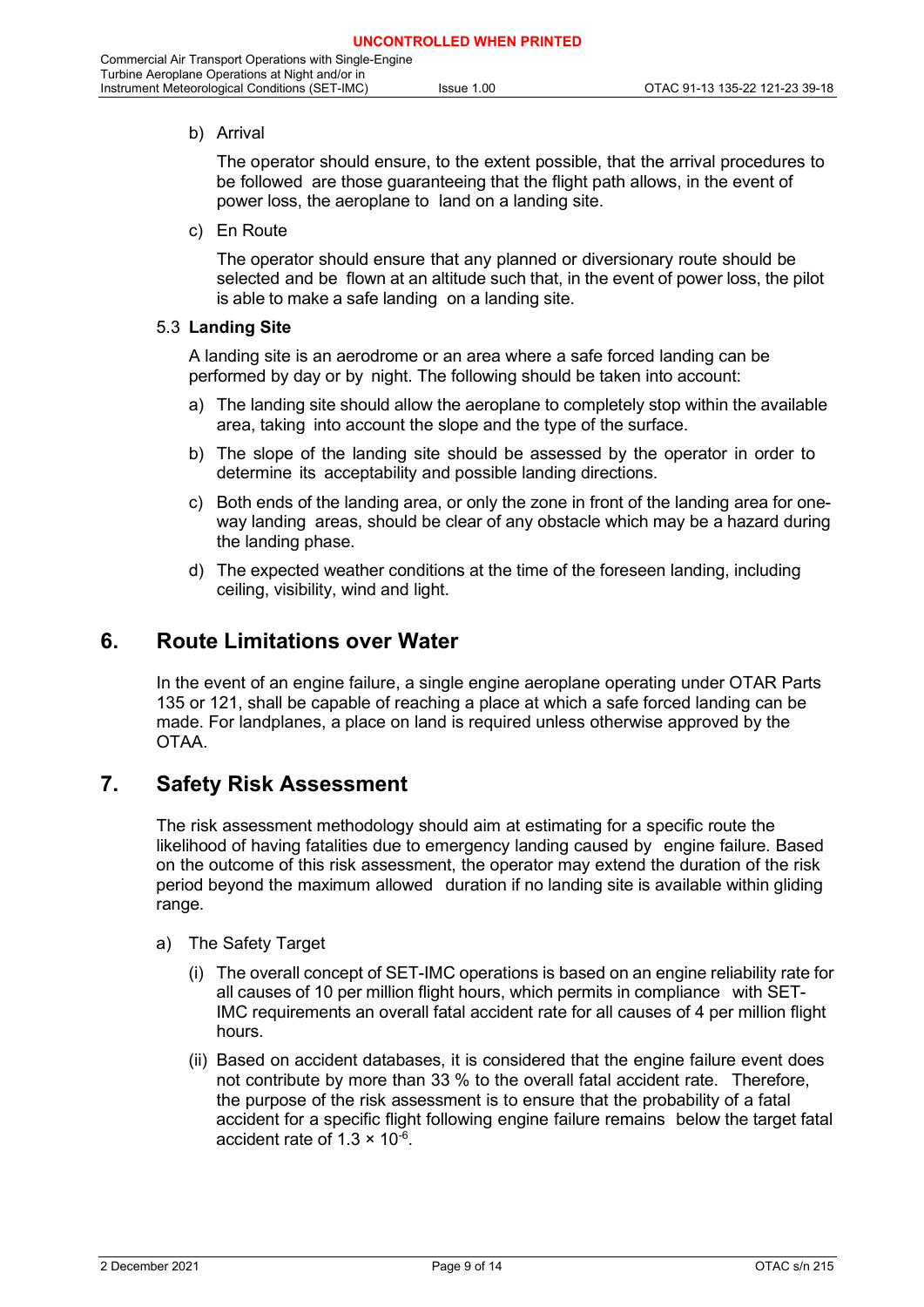- b) Methodology
	- (i) The methodology aims at estimating the likelihood of failing to achieve a safe forced landing in case of engine failure, a safe forced landing being defined as a landing on an area for which it is reasonably expected that no serious injury or fatalities will occur due to the landing even though the aeroplane may suffer extensive damage.
	- (ii) This methodology consists of creating a risk profile for a specific route, including departure, en route and arrival airfield and runway, by splitting the proposed flight into appropriate segments (based on the flight phase or the landing site selected), and by estimating the risk for each segment should the engine fail in one of these segments. This risk profile is considered to be an estimation of the probability of an unsuccessful forced landing if the engine fails during one of the identified segments.
	- (iii) When assessing the risk for each segment, the height of the aeroplane at which the engine failure occurs, the position relative to the departure or destination airfield or to an emergency landing site en route, and the likely ambient conditions (ceiling, visibility, wind and light) should be taken into account, as well as the standard procedures of the operator (e.g. U-turn procedures after take-off, use of synthetic vision, descent path angle for standard descent from cruising altitude, etc.).
	- (iv) The duration of each segment determines the exposure time to the estimated risk. The risk is estimated based on the following calculation:

*Segment risk factor = segment exposure time (in s)/3 600 × probability of unsuccessful forced landing in this segment x assumed engine failure rate per flight hour (FH).*

- (v) By summing up the risks for all individual segments, the cumulative risk for the flight due to engine failure is calculated and converted to risk on a 'per flight hour' basis.
- (vi) This total risk must remain below the target fatal accident rate of  $1.3 \times 10^{-6}$  as under (b) above.
- c) Example of a risk assessment
	- (i) An example of such a risk assessment is provided in Appendix A. In any case, this risk assessment is an example designed for a specific flight with specific departure and arrival aerodrome characteristics. It is an example of how to implement this methodology, and all the estimated probabilities used in the table below may not directly apply to any other flight.
	- (ii) The meaning of the different parameters used is further detailed below:
	- (iii) AD/Other: 'AD' is ticked whenever only aerodromes are selected as landing sites in the segment concerned. 'Other' is ticked if the selected landing sites in the segment concerned are not aerodromes. When a risk period is used by the operator, none of the two boxes (neither 'AD' nor 'Other') are ticked.
	- (iv) Segment exposure time: this parameter represents the duration of each segment in seconds (s).
	- (v) Estimated probability of an unsuccessful forced landing if engine fails in the segment: probability of performing in the segment a safe forced landing following engine power loss.
	- (vi) Segment risk factor: risk of an unsuccessful forced landing (because of power loss) per segment (see formula above).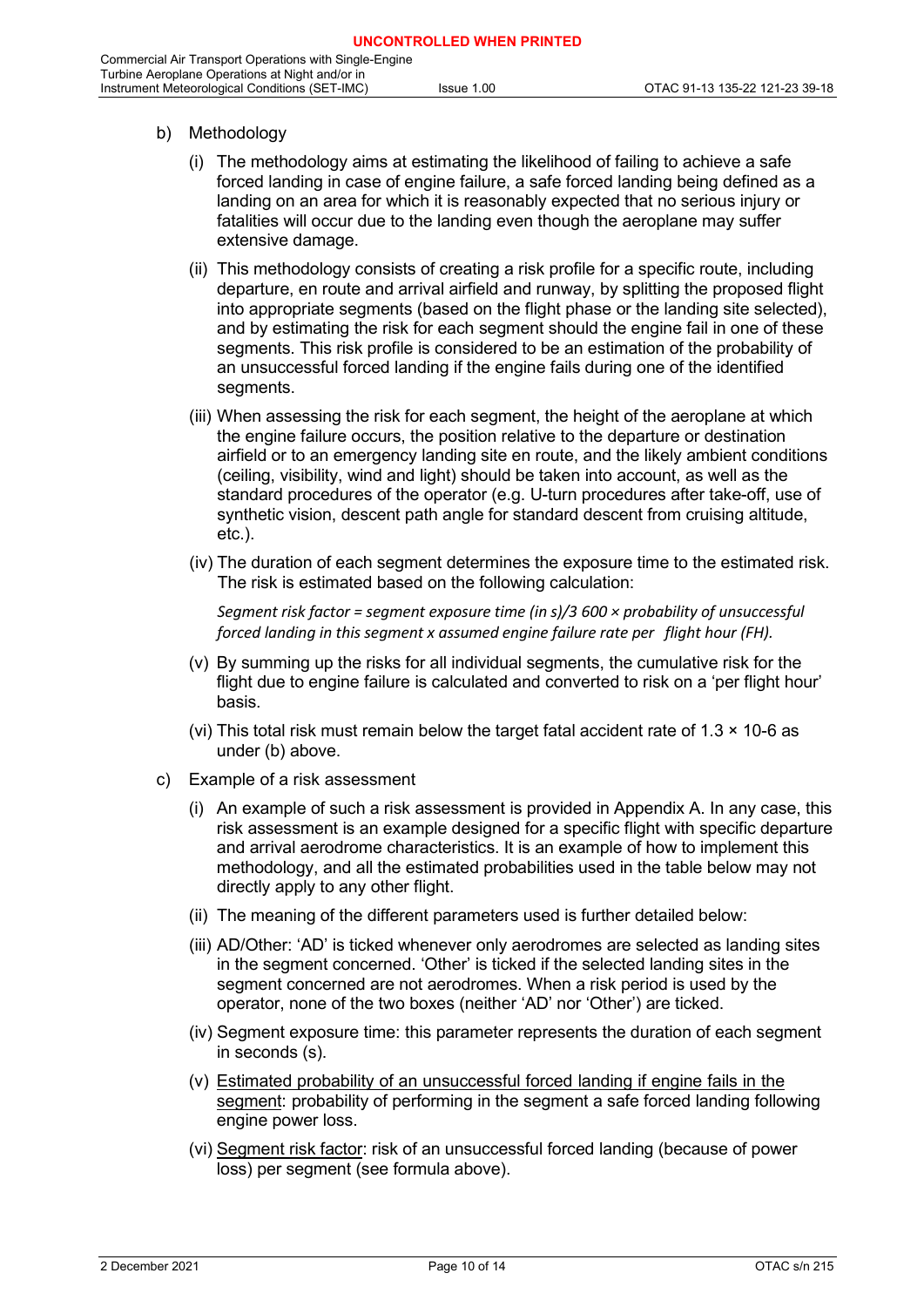## <span id="page-10-0"></span>**8. Event Reporting**

An operator approved for SET-IMC operations shall report all significant failures, malfunctions or defects to the OTAA.

## <span id="page-10-1"></span>**9. Obtaining an Approval**

For details on the process for applying for a SET-IMC approval, operators will need to contact the relevant OTAA.

**END**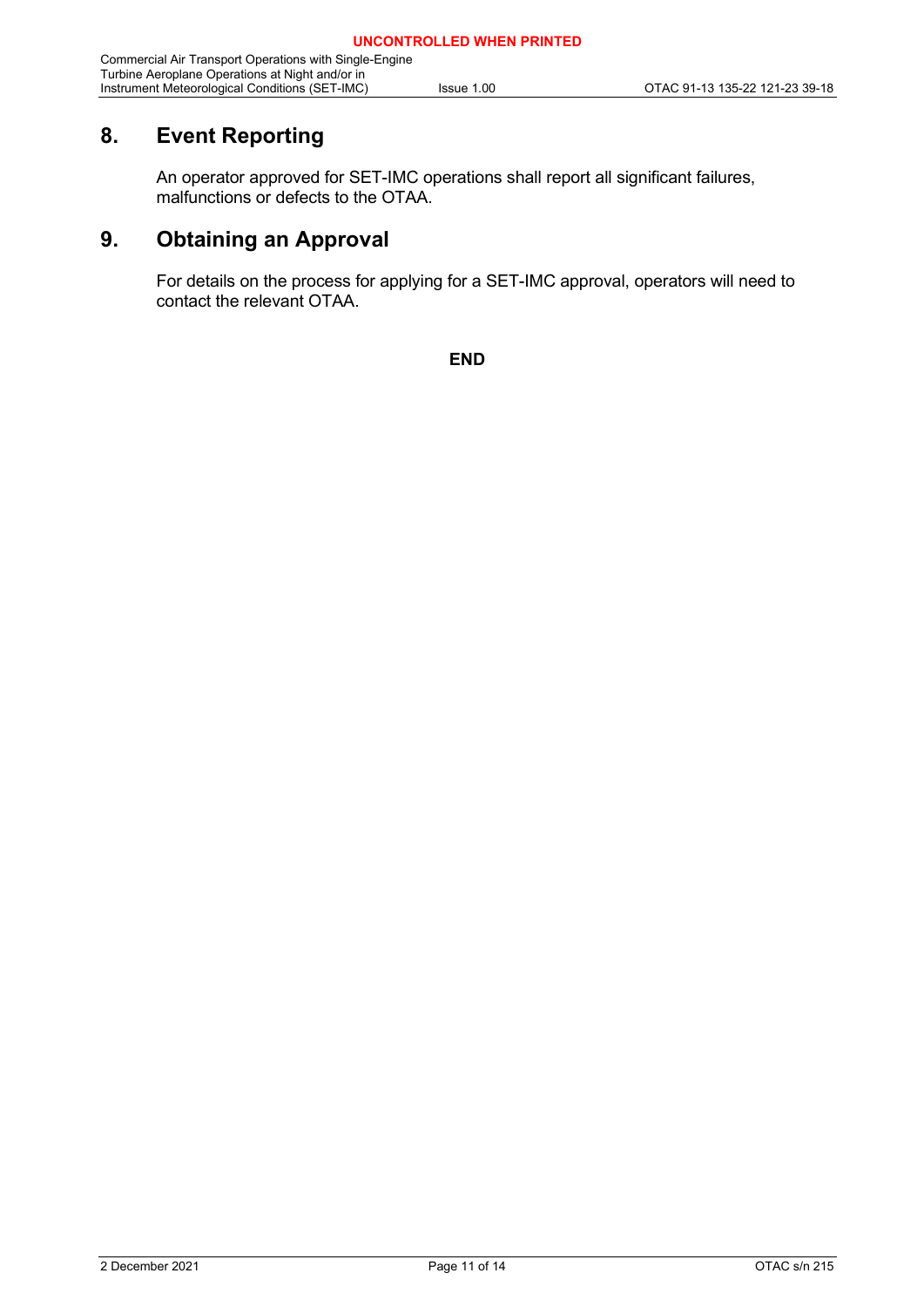## **APPENDIX A**

## **Example Risk Assessment for SET-IMC**

<span id="page-11-0"></span>

|                                                                                        | <b>LANDING</b><br><b>SITE</b>                                                |                           |              |                                              | Assumed engine failure rate per FH                                                        |                                                                                                         |                               | $1,00x10^{-5}$                       |                                                                                                 |
|----------------------------------------------------------------------------------------|------------------------------------------------------------------------------|---------------------------|--------------|----------------------------------------------|-------------------------------------------------------------------------------------------|---------------------------------------------------------------------------------------------------------|-------------------------------|--------------------------------------|-------------------------------------------------------------------------------------------------|
| <b>Segments of flight</b>                                                              | <b>Assumed height</b><br>or height band<br>above ground<br>level (AGL) in ft | <b>AD</b>                 | <b>Other</b> | <b>Segment</b><br>exposure<br>time (in $s$ ) | <b>Cumulative</b><br>flight time from<br>start of take-off<br>to end of<br>segment (in s) | <b>Estimated probability</b><br>of unsuccessful<br>forced landing if<br>engine fails in this<br>segment | <b>Segment risk</b><br>factor | <b>Cumulative</b><br>risk per flight | <b>Comment on estimation of</b><br>unsuccessful outcome                                         |
| Take-off (T-O)<br>ground roll                                                          | 0 <sup>ft</sup>                                                              | X                         |              | 20                                           | 20                                                                                        | 0.01%                                                                                                   | $5.56 \times 10^{-12}$        | $5.56 \times 10^{-12}$               | T-O aborted before being airborne.<br>Runway long enough to stop the<br>aircraft.               |
| Climb-out                                                                              | $0-50$ ft                                                                    | $\mathsf{X}$              |              | 8                                            | 28                                                                                        | 0.10%                                                                                                   | $2.22 \times 10^{-11}$        | $2.78 \times 10^{-11}$               | Aircraft aborts T-O and lands ahead<br>within runway length available.                          |
|                                                                                        | 50-200 ft                                                                    | $\times$                  |              | 10                                           | 38                                                                                        | 1.00%                                                                                                   | $2.78 \times 10^{-10}$        | $3.06 \times 10^{-10}$               |                                                                                                 |
|                                                                                        | 200-1 100 ft                                                                 |                           |              | 36                                           | 74                                                                                        | 100.00 %                                                                                                | $1.00 \times 10^{-7}$         | $1.00 \times 10^{-7}$                | Aircraft has to land ahead outside<br>airfield with little height for<br>manoeuvring.           |
|                                                                                        | 1 100-2 000 ft                                                               | $\mathsf{X}$              |              | 36                                           | 110                                                                                       | 50.00%                                                                                                  | $5.00 \times 10^{-8}$         | $1.50 \times 10^{-7}$                | U-turn and landing at opposite q-code                                                           |
|                                                                                        | 2000-4000 ft                                                                 | X                         |              | 80                                           | 190                                                                                       | 25.00 %                                                                                                 | $5.56 \times 10^{-8}$         | $2.06 \times 10^{-7}$                | for magnetic heading of a runway<br>(QFU) possible.                                             |
| Climbing to en route<br>height                                                         | 4 000-10 000ft                                                               | $\boldsymbol{\mathsf{X}}$ | X            | 240                                          | 430                                                                                       | 5.00 %                                                                                                  | $3.33 \times 10^{-8}$         | $2.39 \times 10^{-7}$                | Aircraft able to operate a glide- in<br>approach.                                               |
| Cruising:<br>emergency area<br>available                                               | ≤ 10 000 $ft$                                                                | X                         |              | 5400                                         | 5830                                                                                      | 5.00 %                                                                                                  | $7.50 \times 10^{-7}$         | $9.89 \times 10^{-7}$                | En route cruising time with available<br>landing sites along the route within<br>gliding range. |
| Cruising:<br>emergency area<br>NOT available                                           | ≤ 10 000 ft                                                                  |                           |              | 300                                          | 6 1 3 0                                                                                   | 100.00%                                                                                                 | $8.33 \times 10^{-7}$         | $1.82 \times 10^{-6}$                | En route cruising time without available<br>landing sites within gliding range.                 |
| Descent to initial<br>approach fix for<br>instrument flight<br>rules (IFR)<br>approach | 10 000-4 000 ft<br>on a 4° slope (1<br>200 ft/min)                           | $\mathsf{X}$              |              | 300                                          | 6430                                                                                      | 5.00 %                                                                                                  | $4.17 \times 10^{-8}$         | $1.86 \times 10^{-6}$                | Descent with available landing sites<br>within gliding range, and destination not<br>reachable. |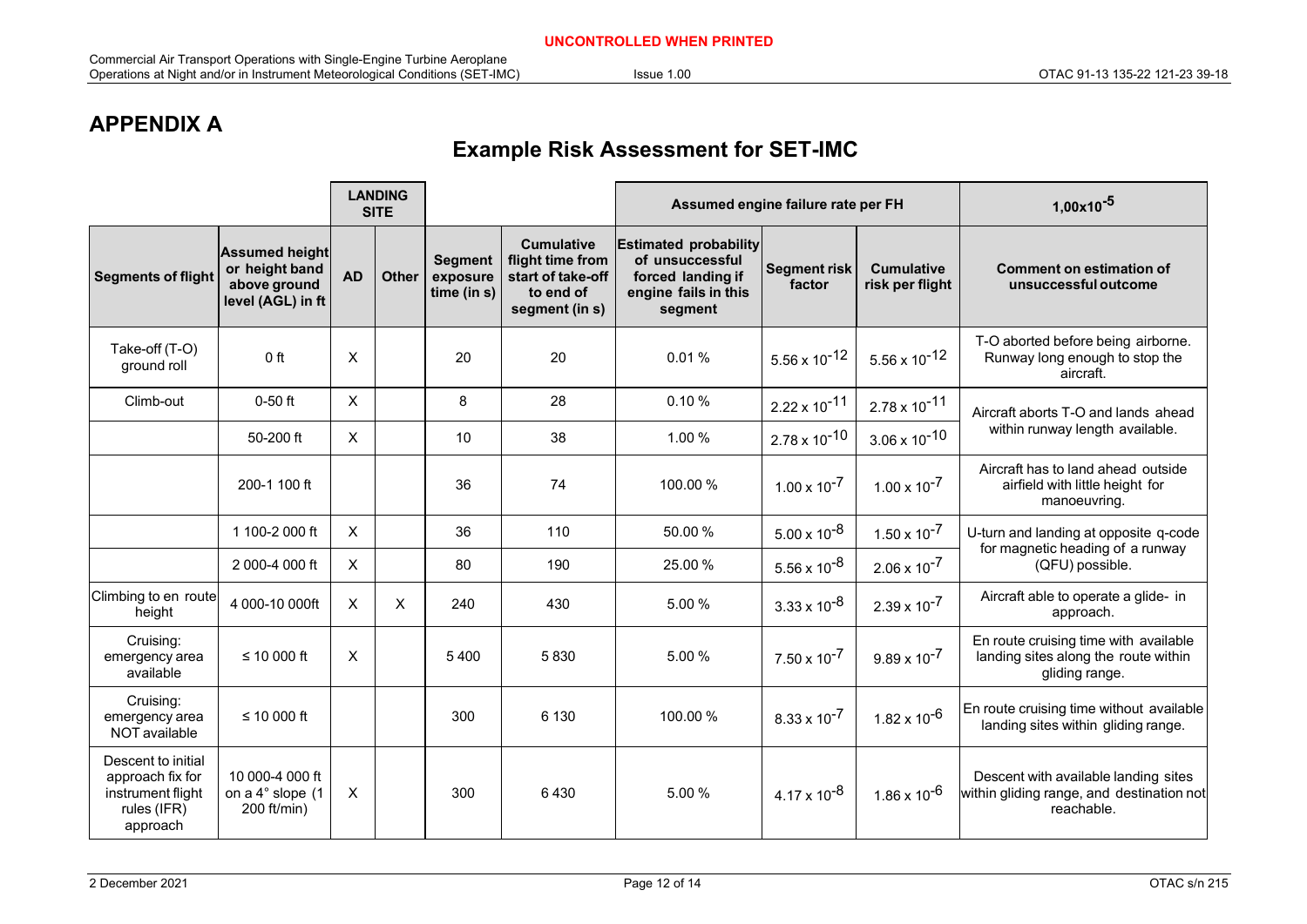#### **UNCONTROLLED WHEN PRINTED**

Commercial Air Transport Operations with Single-Engine Turbine Aeroplane Operations at Night and/or in Instrument Meteorological Conditions (SET-IMC) Issue 1.00 OTAC 91-13 135-22 121-23 39-18

|                                                                                                                                                             |                                                                              | <b>LANDING</b><br><b>SITE</b> |              |                                              | Assumed engine failure rate per FH                                                        |                                                                                                         |                               | $1,00x10^{-5}$                       |                                                                                                                                                                      |
|-------------------------------------------------------------------------------------------------------------------------------------------------------------|------------------------------------------------------------------------------|-------------------------------|--------------|----------------------------------------------|-------------------------------------------------------------------------------------------|---------------------------------------------------------------------------------------------------------|-------------------------------|--------------------------------------|----------------------------------------------------------------------------------------------------------------------------------------------------------------------|
| <b>Segments of flight</b>                                                                                                                                   | <b>Assumed height</b><br>or height band<br>above ground<br>level (AGL) in ft | <b>AD</b>                     | <b>Other</b> | <b>Segment</b><br>exposure<br>time (in $s$ ) | <b>Cumulative</b><br>flight time from<br>start of take-off<br>to end of<br>segment (in s) | <b>Estimated probability</b><br>of unsuccessful<br>forced landing if<br>engine fails in this<br>segment | <b>Segment risk</b><br>factor | <b>Cumulative</b><br>risk per flight | <b>Comment on estimation of</b><br>unsuccessful outcome                                                                                                              |
| Aircraft has to<br>descend below the<br>glide approach<br>capability to set up<br>for a normal<br>powered landing<br>from 1 000 ft on a<br>3° approach path | 4 000-1 000 ft<br>on the approach                                            |                               | X            | 150                                          | 6580                                                                                      | 50.00%                                                                                                  | $2.08 \times 10^{-7}$         | $2.07 \times 10^{-6}$                | Aircraft descends below the height<br>needed to maintain a glide approach for<br>reaching the airfield. Therefore, it may<br>land short of airfield if engine fails. |
| Aircraft descends on approach at 120<br>a 3° approach path                                                                                                  | 1 000 -50 ft on<br>kt<br>(600 ft/min)                                        |                               |              | 95                                           | 6675                                                                                      | 100.00%                                                                                                 | $2.64 \times 10^{-7}$         | $2.34 \times 10^{-6}$                | Aircraft assumes 3° glideslope,<br>regained to ensure normal landing.<br>Therefore, it may undershoot the<br>landing field if engine fails at this late<br>stage.    |
| Landing                                                                                                                                                     | 50 ft above<br>threshold until<br>touchdown                                  | X                             |              | 10                                           | 6685                                                                                      | 5.00%                                                                                                   | $1.39 \times 10^{-9}$         | $2.34 \times 10^{-6}$                | Aircraft over runway. Engine is to be<br>idled anyway, but failure, while<br>airborne, may surprise pilot and result<br>in hard landing.                             |
| Landing ground run                                                                                                                                          | Touchdown to<br>stop                                                         | X                             |              | 15                                           | 6700                                                                                      | 0.01%                                                                                                   | $4.17 \times 10^{-12}$        | $2.34 \times 10^{-6}$                | Aircraft on ground. Risk negligible, if<br>engine stops on the example runway<br>(very long) providing that all services<br>are retained.                            |
|                                                                                                                                                             | <b>Cumulative flight time</b><br>(min)                                       |                               |              |                                              | Risk per flight                                                                           | $1.26 \times 10^{-6}$                                                                                   |                               |                                      |                                                                                                                                                                      |
|                                                                                                                                                             |                                                                              |                               |              | Max risk period (min)                        |                                                                                           |                                                                                                         | Max target                    |                                      |                                                                                                                                                                      |